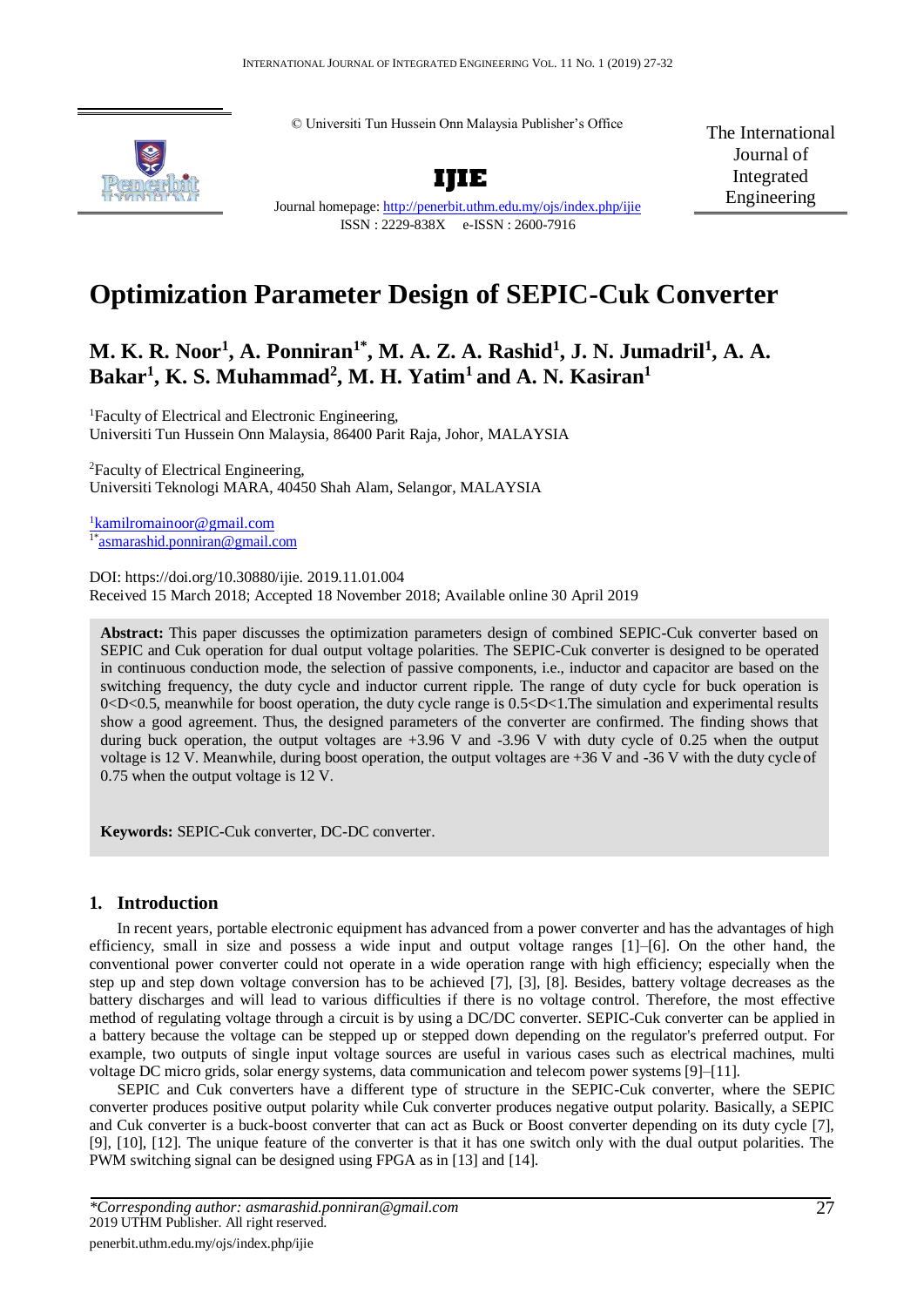This paper proposed a SEPIC-Cuk converter which can produce a regulated output voltage with positive and negative polarities. The output of this converter can be regulated by using a single switch which is PWM switching signal through FPGA board. The theoretical and simulation results have been verified and compared by a 50W experimental prototype. In addition, the optimization parameters for the passive components are discussed in detail in this paper. The proposed converter has the following advantages: two different outputs polarities, regulated output DC voltage and minimum number of power switch.

#### **2. Principle of SEPIC-Cuk converter**

Single-ended primary-inductor converter (SEPIC) is a type of DC-DC converter that allows the stepping-up and stepping-down of output voltage. Fig. 1 shows the SEPIC part that requires a larger current across the inductor *L2*, meanwhile the Cuk part requires a larger voltage across the capacitor *C2*. The operation of SEPIC is the same as the conventional buck-boost converter, where the output voltage is always positive polarity. However, the Cuk has only negative output voltage with buck and boost operations.

A dual output voltage DC/DC converter consists of a combination of SEPIC-Cuk converter with their respective characteristics. When SEPIC-Cuk characteristics are compared, the converter will have the same voltage conversion ratio but different in polarities. The performance of SEPIC and Cuk combination converter can be analyzed in terms of the size of magnetic components, low input ripple and device stress.

However, when the duty cycle approaches one, the DC gain moves towards zero [15]. To determine the optimization of parameter, the minimum value of frequency need to be considered. When the duty cycle increases, the value of frequency decreases which resulting the ripple current on the inductor to decrease.

Fig. 2 shows the DC gain characteristics for the SEPIC-Cuk converter. This structure on Fig. 1 consists of buck and boost operation in which the buck operation has less than 0.5 duty cycle compared to the boost operation that has more than 0.5 duty cycle.

Fig. 3 shows the relationship between switching frequency and the duty cycle. It shows the boundary of CCM and DCM in terms of the minimum selection of switching frequency versus duty cycle. Besides, the appropriate inductance can be determined from the boundary of CCM and DCM. On the other hand, the middle point of duty cycle of buck and boost operation modes are 0.25 and 0.75, respectively.



**Fig. 1 - Circuit of SEPIC-Cuk converter [7] Fig. 2 - DC gain characteristics Fig. 3 - Boundary of CCM and DCM**

#### **3. Operation of SEPIC-Cuk converter**

In topology [7], the circuit of combination SEPIC-Cuk converter is controlled by a single switch as shown in Fig. 1. This circuit can be divided into two operating modes.

Mode 1: The equivalent circuit of SEPIC-Cuk converter in mode 1 operation is shown in Fig. 4 (a). When the switch M is turned-ON, the energy is stored in  $L<sub>1</sub>$ . Initially,  $L<sub>1</sub>$  is equivalent to two inductors  $(2L<sub>1</sub>)$ . At the same time, inductors  $L_2$  and  $L_3$  stored energy due to the discharge of  $C_l$  and  $C_2$ . During this interval, the freewheeling diodes (D<sub>1</sub> and  $D_2$ ) are turned-off and the power is supplied to the loads.

Mode 2: The equivalent circuit of SEPIC-Cuk converter in mode 2 operation is shown in Fig. 4 (b). When the switch M is turned-off, the inductors recharge the capacitors  $C_I$  and  $C_2$  through the freewheeling diodes and supply power to the loads.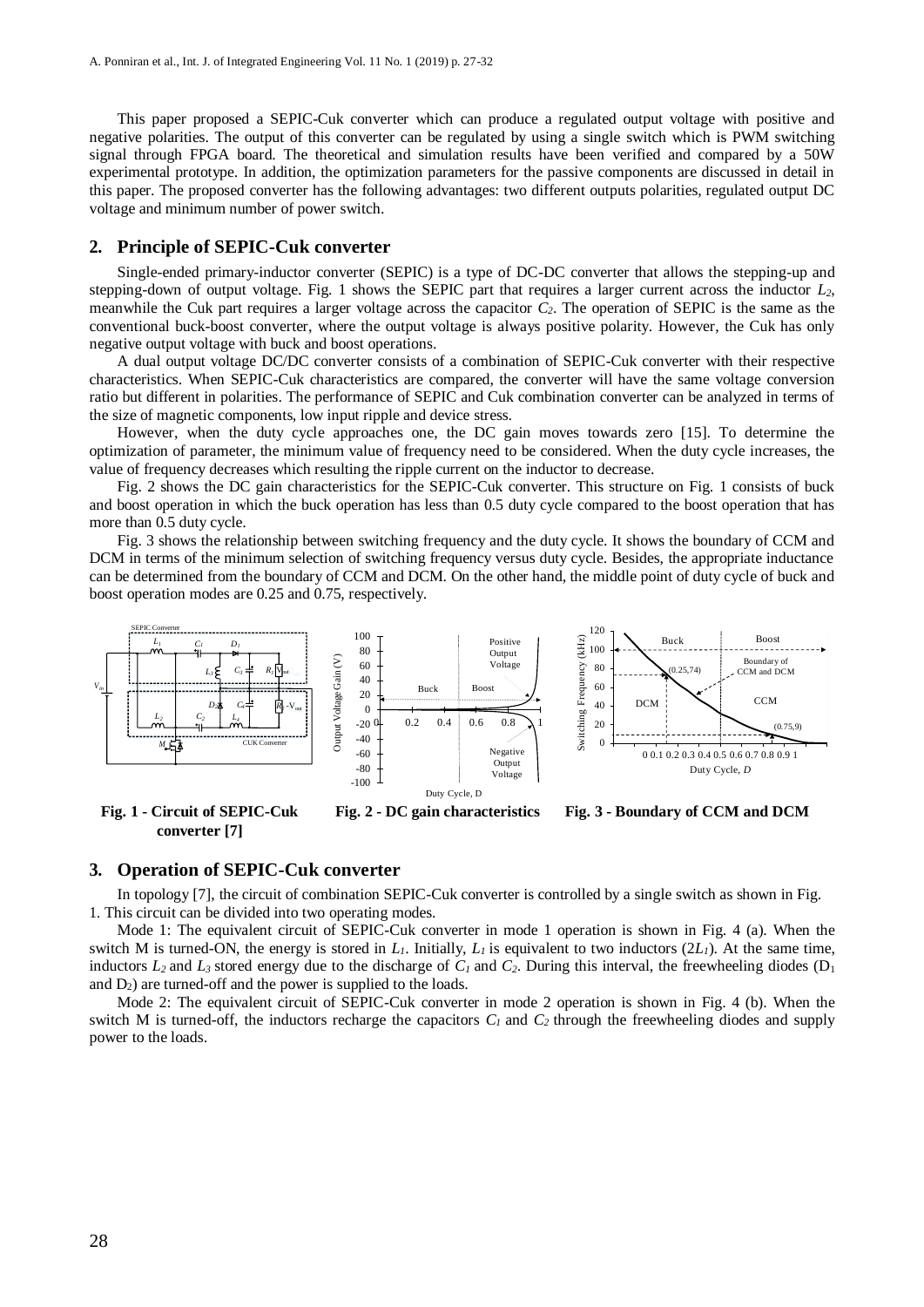

**Fig. 4 - Equivalent circuit of SEPIC and CUK converters in (a) mode 1 and (b) mode 2 [7]**

### **4. SEPIC-Cuk Converter design parameter**

The main function of SEPIC-Cuk converter is to increase and decrease the output voltage with a different polarity. The initial specification is considered in order to determine the parameters of the converter. The converter specifications are shown in Table 1.

|  |  | Table 1 - Initial specification of SEPIC and CUK converters parameters |  |  |
|--|--|------------------------------------------------------------------------|--|--|
|  |  |                                                                        |  |  |

| <b>Parameters</b>             |      |      | Values         |      |     |
|-------------------------------|------|------|----------------|------|-----|
| Input Voltage, $V_{in}$       |      |      | $12 \text{ V}$ |      |     |
| Switching Frequency, $F_{SW}$ |      |      | 50 kHz         |      |     |
| Output Resistor, $R$          |      |      | $200 \Omega$   |      |     |
| Duty Cycle, D                 | 25%  | 40%  | .50%           | 60%  | 75% |
| Boost ratio, $\beta$          | 0.33 | 0.67 | $-1.00$        | 1.50 | 3 O |

# **4.1 Output Voltage**

Based on the input voltage specification, Table 1, the output voltage of SEPIC and Cuk can be expressed in Eqn. (1) and Eqn. (2) respectively as follows:

SEPIC: 
$$
V_1 = \frac{D \cdot V_{in}}{1 - D}
$$
  
CUK:  $V_2 = -\frac{D \cdot V_{in}}{1 - D}$  (1)

#### **4.2 Inductors Selection**

Next, the input inductors  $(L_1 \text{ and } L_2)$  and other inductors  $(L_3 \text{ and } L_4)$  can be expressed in Eqn. (3). Theoretically, the larger the inductance, the lower the inductor current ripple. However, the appropriate selection of the inductance is an important aspect to be considered.

$$
L_x = \frac{V_{in} \cdot D}{\Delta I \cdot L \cdot f_s}
$$
  
where,  $Lx = L_1 = L_2 = L_3 = L_4$  (3)

# **4.3 Link Capacitor Selection**

The third step to calculate the link capacitors  $(C_I \text{ and } C_2)$ , Eqn. (4). The role of the link capacitor is to transfer the energy to the output side.

$$
C_x = \frac{I_{in}(1-D)}{\Delta V \cdot C \cdot f}
$$
  
where,  $C_x = \hat{C_1} = \hat{C_2}$  (4)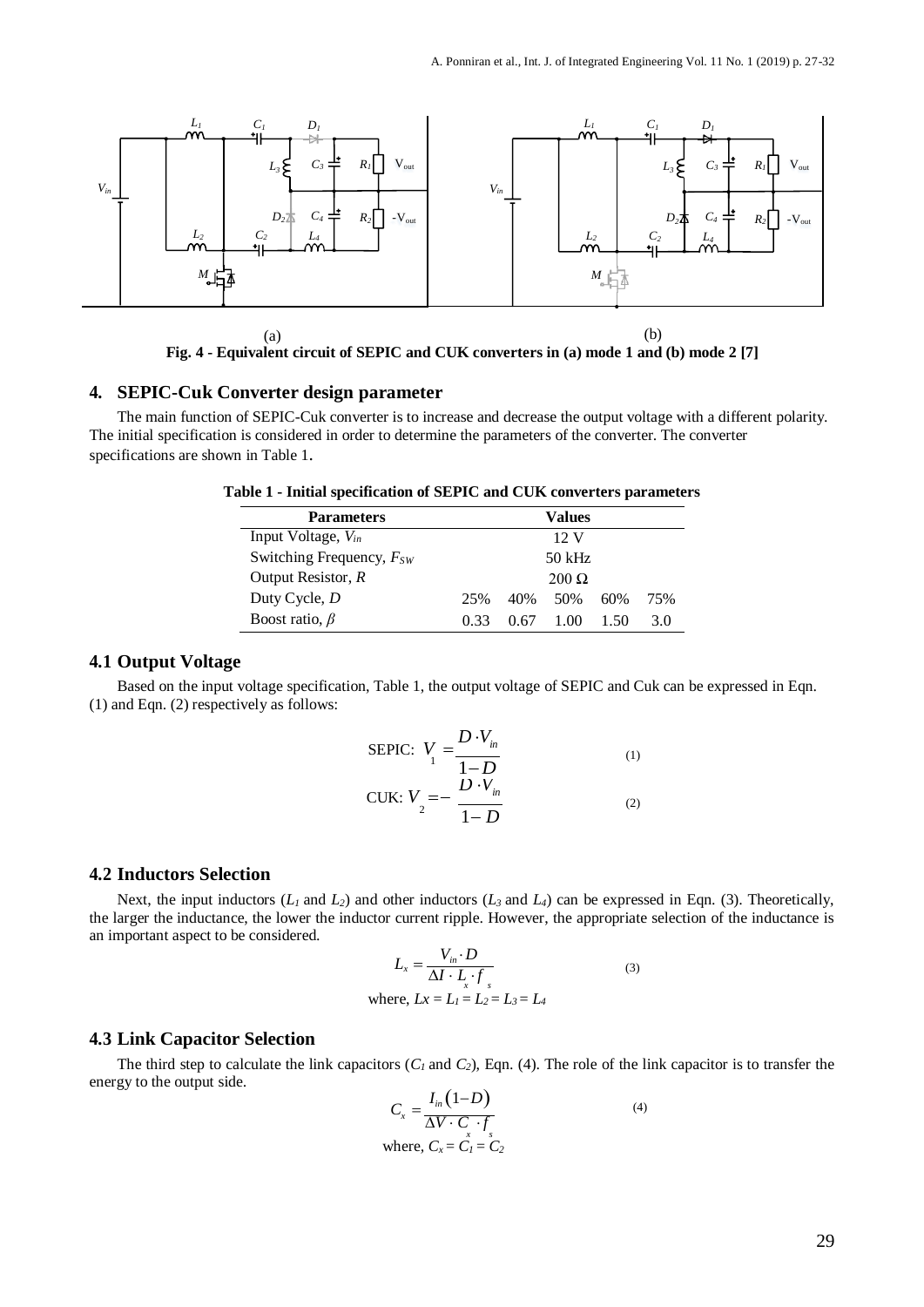#### **4.4 Output Capacitor Selection**

The fourth step is the estimation of the output capacitors  $(C_3$  and  $C_4$ ). The output capacitors such that the ripple at the output voltage is less than 1% of the DC output voltage. Therefore, the output voltage ripple can be expressed as follows:

$$
\Delta V_{out} = \frac{V_{out} (1 - D)}{8 \cdot R \cdot C} T_s^2 \tag{5}
$$

#### **4.5 Parameters Estimation**

After all the parameters are determined, the SEPIC-Cuk converter specifications are listed as shown in Table 2. The output voltage depends on the duty cycle.

| <b>Parameters</b>             |              |      | Values         |      |     |  |
|-------------------------------|--------------|------|----------------|------|-----|--|
| Input Voltage, $V_{in}$       |              |      | $12 \text{ V}$ |      |     |  |
| Switching Frequency, $F_{SW}$ | 50 kHz       |      |                |      |     |  |
| Output Resistor, $R$          | $200 \Omega$ |      |                |      |     |  |
| Duty Cycle, D                 | 25%          | 40%  | 50%            | 60%  | 75% |  |
| Boost ratio, $\beta$          | 0.33         | 0.67 | 100            | 1.50 | 3.0 |  |

**Table 2 - SEPIC and CUK converters calculation parameters**

#### **5. Experimental Results**

Table 3 shows the output voltage based on the duty cycle of the SEPIC-Cuk converter. It can be observed that for the calculation results, the estimated output voltages are based on the ideal condition. Due to the parasitic elements on the non-ideal components, there are errors between the design values and the experimental results. But the errors are small and can be considered acceptable. Thus, all the results between calculation, simulation and experiment are in a good agreement, Table 3.

Figs. 5 (a), (b), (c), (d), and (e) shows the output voltage waveform of the SEPIC-Cuk converter with several duty cycles, i.e., 25%, 40%, 50%, 60% and 75%. The switching frequency and the input voltage are fixed at 50 kHz and 12 V, respectively for all the duty cycle operations. The switching frequency of 50 kHz is selected for CCM operation and the values for all the inductances are fixed at 3.3 mH. The operation for buck and boost of the SEPIC-Cuk converter are verified by these experimental results. Thus, the design parameters of the converter are confirmed.

**Calculation Simulation Experimental Duty Cycle (%) SEPIC (V) CUK (V) SEPIC (V) CUK (V) SEPIC (V) CUK (V)** 25 (buck) 3.96 -3.96 3.90 -3.90 3.5 -3.5 40 (buck) 8.04 -8.04 7.30 -7.30 7.3 -7.5 50 ( $V_{in} = V_0$ ) 12.0 -12.0 11.30 -11.30 11 -11 60 (boost) 18.0 -18.0 17.30 -17.30 17 -18 75 (boost) 36.0 -36.0 35.50 -35.50 32 -34  $0, V_{0.0}$  $V_{\text{owqCCON}} = -7.5V$  $V_{\text{outSSEPC}} = 3.5V$ 0, Vsepro, Voca-Vorasericj=7.3V  $V_{\text{outCCA}} = -3.5V$  $0, V$ seric+ 2.5 Vidiv 20 µs/div 10 V/div 10 µs/div  $(a)$  (b)

**Table 3 - All result output voltage of SEPIC-Cuk converter**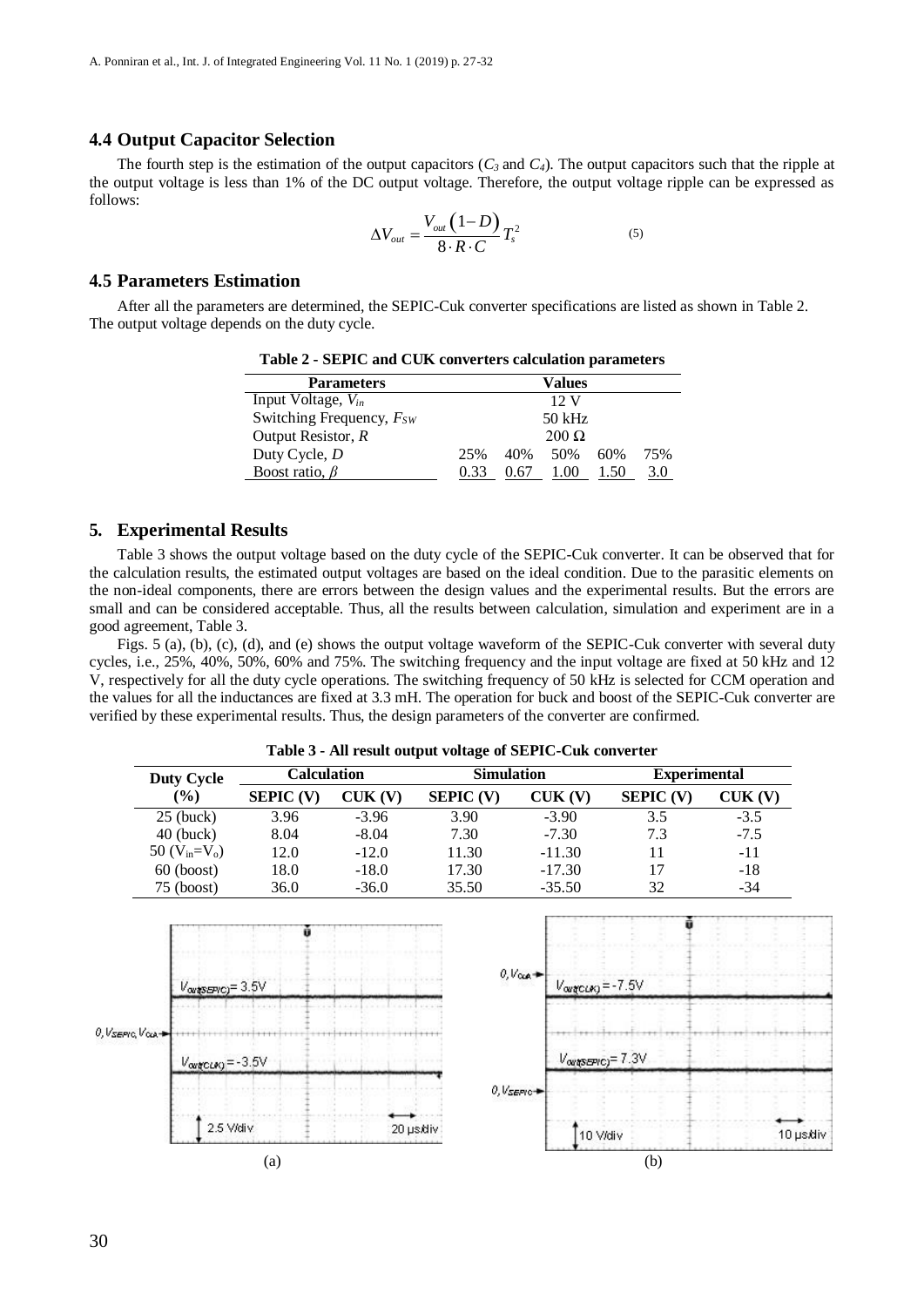

**Fig. 5 - The output voltage of SEPIC-Cuk converter with duty cycle (a) 25% (b) 40% (c) 50% (d) 60% (e) 75%**

## **6. Conclusion**

This paper discussed the designed parameters and operation of the SEPIC-Cuk converter with dual polarities of the output voltages and single switch consideration. In addition, structure uses only single switch (MOSFET) in order to control both circuits, positive (SEPIC) and negative (Cuk) polarities. Based on the experimental results, the designed parameters of the converter have been confirmed.

### **Acknowledgement**

The authors would like to show gratitude to Universiti Tun Hussein Onn Malaysia (UTHM) from the financial support by GPPS Vot.H027 and Research Fund, UTHM

## **References**

- [1] A. Ponniran, K. Orikawa, and J. I. Itoh, "Modular multi-stage Marx topology for high boost ratio DC/DC converter in HVDC," in *INTELEC, International Telecommunications Energy Conference (Proceedings)*, 2016, vol. 2016–Septe, pp. 1–6.
- [2] A. Bin Ponniran, K. Orikawa, and J. I. Itoh, "Interleaved high boost ratio Marx topology DC-DC converter," in *2015 IEEE 2nd International Future Energy Electronics Conference, IFEEC 2015*, 2015.
- [3] A. Bin Ponniran, K. Orikawa, and J. Itoh, "Fundamental Operation of Marx Topology for High Boost Ratio DC-DC Converter," *IEEJ J. Ind. Appl.*, vol. 5, no. 4, pp. 329–338, 2016.
- [4] S. Zeljkovic, T. Reiter, and D. Gerling, "Single-Stage Reconfigurable DC/DC Converter for Wide Input Voltage Range Operation in (H)EVs," *IEEJ J. Ind. Appl.*, vol. 4, no. 4, pp. 424–433, 2015.
- [5] J. MingGuo, A. Parastar, and S. Jul-Ki, "High efficiency multilevel flying-capacitor DC/DC converter for distributed generation applications," in *Energy Conversion Congress and Exposition (ECCE), 2014 IEEE*, 2014, pp. 4269–4275.
- [6] C. Abraham, R. Rakhee, and B. R. Jose, "A Multiple Input Multiple Output Switched Capacitor DC-DC Converter with Reduced Switch Count," in *Electronic System Design (ISED), 2014 Fifth International Symposium on*, 2014, pp. 104–108.